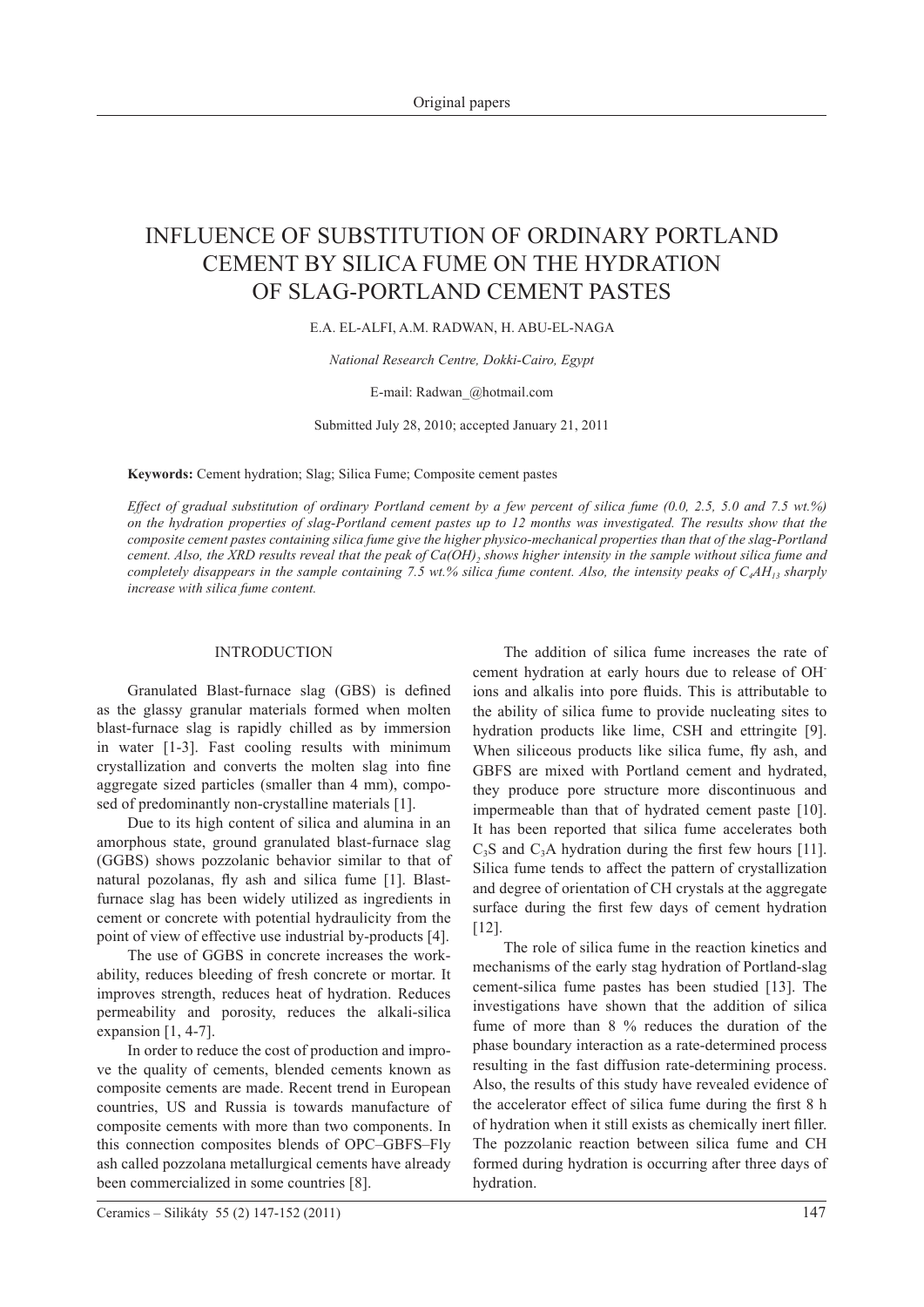The aim of the present work is to study the influence of substitution of ordinary Portland cement by silica fume on the hydration properties of slag-Portland cement. The physico-mechanical properties of the cement pastes such as water of consistency, setting time, total porosity and compressive strength were determined. The kinetics of hydration such as free lime and combined water was estimated up to 360 days. Also, a choice of hydrated samples were investigated by XRD technique.

#### EXPERIMENTAL WORK

## Materials

#### *Ordinary Portland cement*

The Portland cement was obtained from National Cement Company, Helwan. The chemical analysis of ordinary Portland cement (was carried out using the XRF technique) aided with normal wet chemical analysis technique (ASTM C114-1988) [14]. The results are given in Table 1.

#### *Granulated blast-furnace slag*

It was obtained from the Egyptian Iron and Steel Company, Helwan. It is usually obtained by water quenching of the molten slag. It was ground in a steel ball mill to obtain a Blaine surface area  $(4.56 \text{ m}^2/\text{kg})$ . The results of chemical analyses of granulated slag were given in Table 1.

#### *Silica fume*

It is a by-product of the manufacture of ferro-silicon metals. It was obtained from ferrosilicon company, Edfo, Upper Egypt. The chemical analysis of the silica fumes (SF) after drying at 105°C for two hours is given in Table 1. Its surface area measured by the BET method is  $20 \text{ m}^2/\text{g}$ .

# Preparation of slag–OPC–silica fume composite cement

The dry constituents of OPC, silica fume and slag were mechanically mixed for 30 minutes in a porcelain ball mill to attain complete homogeneity. The samples were kept in airtight containers until the time of paste preparation. The mix composition of different cements is shown in Table 2.

Table 2. Mix composition of different prepared cements  $(wt \frac{9}{0})$ .

| Mix no         | Granulated slag | Silica fume | <b>OPC</b> |  |  |  |  |  |
|----------------|-----------------|-------------|------------|--|--|--|--|--|
| M <sub>0</sub> | 45              | 0.0         | 55.0       |  |  |  |  |  |
| M <sub>1</sub> | 45              | 2.5         | 52.5       |  |  |  |  |  |
| M <sub>2</sub> | 45              | 5.0         | 50.0       |  |  |  |  |  |
| M <sub>3</sub> | 45              | 75          | 47.5       |  |  |  |  |  |

The water of consistency (ASTM C187) [15] and setting time (ASTM C191) [16] were determined. The pastes were mixed with water of consistency, molded in one inch cubic molds for 24 hours, de-molded then immersed in tap-water up to one year. The kinetic of hydration were followed by the determination of free lime (ASTM 114) [14] and combined water contents after firing at 950ºC for 30 minutes minus the weight of water in Ca(OH) $_{2}$ . The total porosity (ASTM C373) [17] and compressive strength were also measured up to one year. The mixing, molding and stopping of hydration were described elsewhere [18].

The compressive strength test was carried using a machine of the Seidener model having a maximum load of 600 kN. For each group, at least three specimens were tested and the average of the results was considered.

X-ray diffraction (XRD) analyses were performed using BRUKUR  $D_8$  ADVANCE, Target: Cu K<sub>a</sub>. The phases were identified with the help of the Appendix 1, on Tabulated crystallographic Date of Taylor [1997] [19].

# RESULTS AND DISCUSSION

Initial and final setting times as well as water of consistency for the cement pastes are shown in Figure 1. The results show that the water of consistency slightly increases with silica fume content. Also, the initial setting time of the cement pastes sharply decreases with increasing silica fume content, while the final setting time slightly decreases as the silica fume increases. It can be seen that the presence of silica fume increases the percentage of hydration during the first hours of hydration compared with cement paste free of silica fume. This may be due to the enhanced precipitation of hydration products on the surface of silica fume particles, which possibly serves as nucleation sites. Previous studies

| Materials       | Oxides |           |                                |       |      |      |        |                   |  |
|-----------------|--------|-----------|--------------------------------|-------|------|------|--------|-------------------|--|
|                 | SiO,   | $Al_2O_2$ | Fe <sub>2</sub> O <sub>3</sub> | CaO   | MgO  | SO,  | $K_2O$ | Na <sub>2</sub> O |  |
| Portland Cement | 21.3   | 5.41      | 377                            | 63.14 |      | 2.35 | 0.09   | $0.4^{\circ}$     |  |
| Silica fume     | 96.89  | .03       | 0.56                           | 0.21  | 0.15 | 0.16 | 0.62   | 0.17              |  |

Granulated slag 39.89 13.72 2.56 26.38 3.47 1.22 1.06 1.0

Table 1. Chemical analysis of the starting materials, (wt.%).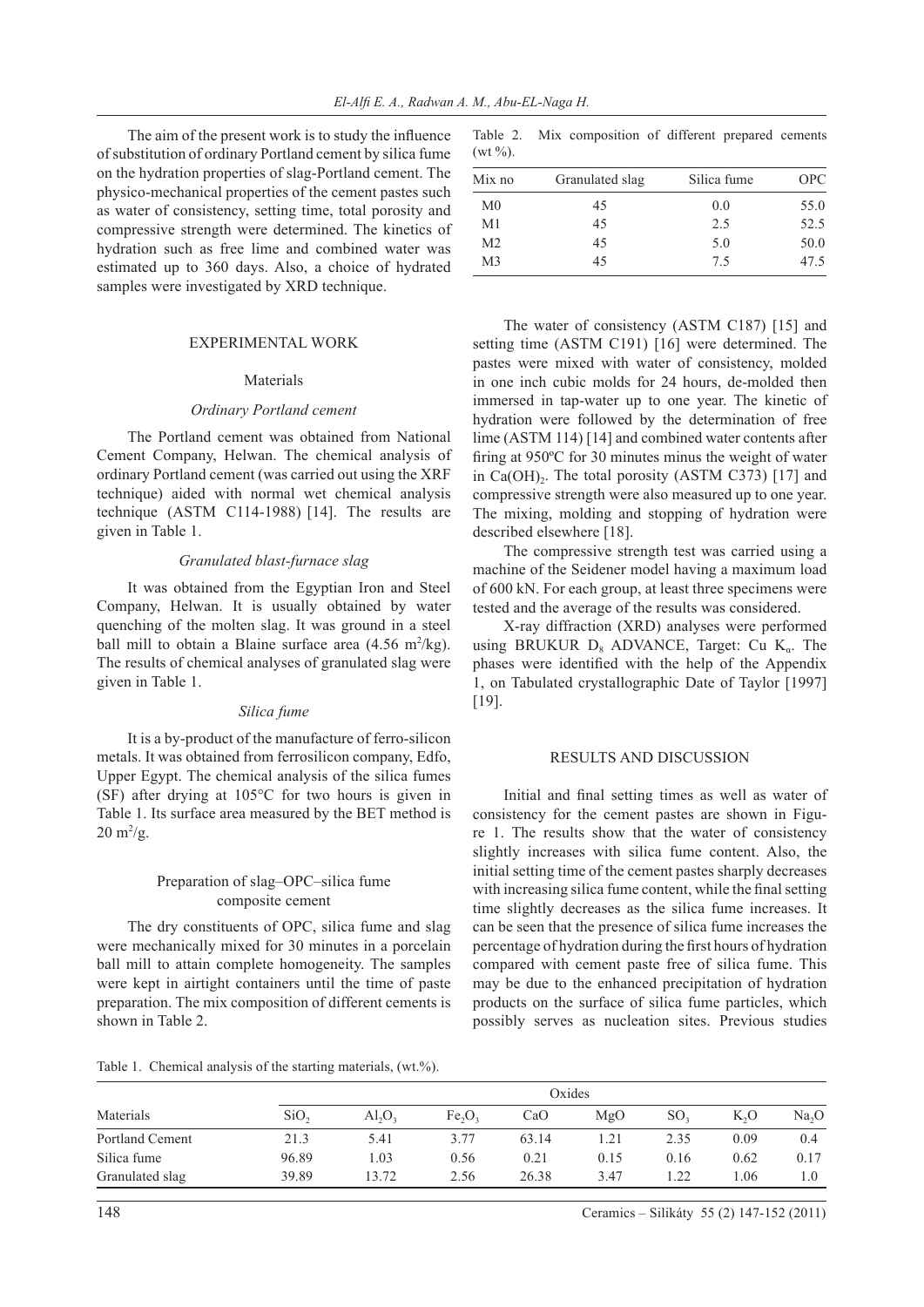[20-23] have shown that the addition of silica fume or nature pozzolona accelerates the early stage of hydration of Portland cement and its individuals compounds. The authors propose that the increased rate of hydration may be due to enhanced precipitation of hydration products on the surface of the pozzolana, which possibly serves as a nucleation site during the early hours when it exists as a chemically inert filler. Thereafter, lowering of the concentration of calcium ions accelerates the rates of dissolution of cement clinker phases especially  $C_3S$ and  $\beta$ -C<sub>2</sub>S [3]. On the other side, the setting process is associated with the formation of calcium sulfoaluminate hydrate. The formation of these hydrates depends on the reaction velocity of the aluminate compounds, amount of the phases, calcium sulfate and calcium hydroxide. The major phases  $(C_3 S \text{ and } \beta-C_2 S)$  of the Portland cement clinker act as a source of calcium hydroxide that gives correct alkalinity to form sulfoaluminates compounds.



Figure 1. Water consistency, initial and final setting time of different composite cement pastes.



Figure 2. Chemically combined water contents of composite pastes as a function of curing time.

Ceramics – Silikáty 55 (2) 147-152 (2011) 149

The combined water contents of the cement pastes as a function of curing time is plotted in Figure 2. It is clear that the combined water content increases with curing time for all hardened cement pastes. This is due to the fact that silica fume accelerates hydration of the cement pastes by providing nucleation sites for free  $Ca(OH)$ , within minutes after reaction commences and by reacting with it to give rise of CSH products formed [24]. In addition, as the amount of silica fume increases, the combined water gradually enhances for all cement pastes. This indicates that the presence of silica fume plays an important role in the hydration of slag-Portland cement pastes. On the other hands, the sample without silica fume has lower values of combined water than the other pastes at all ages of hydration and the amount of combined water content increases with the substituted silica fume. It can be concluded that the addition of silica fume to cement pastes accelerates the early stage of hydration of the slag-Portland cement and its individual compounds. This may be due to enhanced precipitation of hydration products on the surface of pozzolana, which possibly serves as a nucleation site during the early hours when exists as a chemically inert filler and as a pozzolan, reacting chemically with CH formed during hydration of cement. The starting time of pozzolanic reaction varied with the properties of pozzolana from 1 day to 28 days [3].

The free lime content of hardened cement pastes are shown in Figure 3. The data show that the cement paste without silica fume gives a higher amount of  $Ca(OH)$ , than the other samples at all ages, while, as the silica fume proportion increases the free lime decreases. In the early stage of Portland cement hydration, mainly the clinker minerals  $C_3S$  and  $C_3A$  react with water. Though slag hydration takes place simultaneously with the hydration of Portland cement, major acceleration of the slag component hydration occur later [25]. Moreover,



Figure 3. Free lime contents of composite cement pastes as a function of curing time.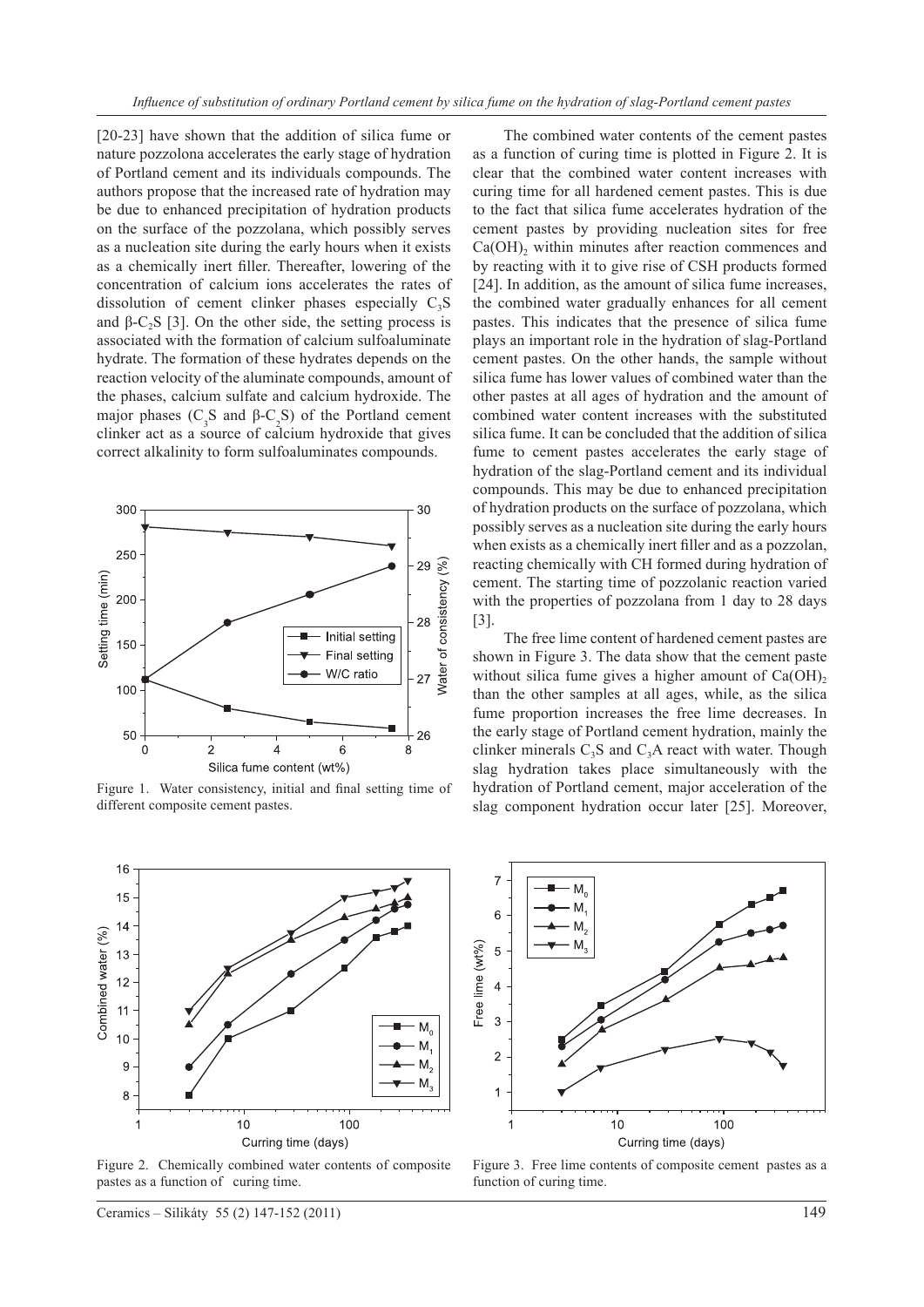alkalis and lime released by Portland cement are retained in hydration products of the slag fraction and do not seem to contribute to the hydration of slag [26]. Also, as the amount of silica fume increases the free lime sharply decreases especially at early ages (3-28 days). This indicates the higher reactivity of silica fume towards reaction with  $Ca(OH)$ <sub>2</sub> liberated during the hydration time. On the other hand, the cement paste containing 7.5 wt. % silica fume gives a lower amounts of  $Ca(OH)$ , than those other pastes at all ages. The cement pastes with 7.5 wt. % silica fume shows slightly increases of the free lime up to 90 days and then decreases up to 360 days. This is due to the pozzolanic reaction, silica fume reacts with lime during the hydration of the paste. Also, the rate of liberation of free lime is lower than its consumption with silica fume at later ages. Therefore, the residual free lime of cement paste containing 7.5 wt.% silica fume decreases after 90 days.

The total porosity of the hardened composite cement pastes cured up to 360 days is illustrated in Figure 4. The total porosity of the cement pastes decreases with curing time due to filling up a part of the available pores by the hydration products. The cement sample without silica fume exhibits higher values of porosity than those samples containing silica fume at 3-360 days. On the other, as the silica fume content increases, the total porosity decreases, especially at early ages. Cement pastes containing 5.0 and 7.5 wt.% silica fume give the lowest values of total porosity with curing time. This is attributed to that the addition of silica fume acts as an active component in the hydration reaction of Portland cement, i.e. the rate of hydration increases and the amount of hydration products enhances. Moreover, silica fume reacted with free  $Ca(OH)$ , which liberates during hydration of silicates phases to produce CSH which deposits in the open pores of the hardened cement paste and leads to decrease the total porosity. The addition of silica fume increases the rate of cement hydration at early hours due to releases of OH ions and alkalies into pore fluid [27]. This is attributed to the ability of silica fume to provide nucleating sites to the hydration products like lime, calcium silicate hydrate and ettringite [23].When siliceous products like silica fume and or are mixed with Portland cement and hydrated, they produce pore structure more discontinuous than that of Portland cement paste [28]. It is evident that the addition of silica fume to slag-Portland cement plays an important role in the activation of hydrated paste formation and crystallization of CSH as well as formation of a dense structure. On the other side, silica fume acts as filler which accelerates the hydration of the cement phases in addition to filling some pores. Therefore, the total porosity is decreased.

The compressive strength of the hardened cement pastes cured up to 360 days is shown in Figure 5. The results reveal that the compressive strength increases with curing time for all hardened cement pastes. This is attributed to the increasing amount of hydrated products that leads to an increase in the compressive strength of the cement paste. The cement paste without silica fume has lower values of compressive strength than those of other pastes at 3-360 days. Sample with 7.5 wt.% silica fume gives the highest values of compressive strength at all curing time. Also, as the silica fume content increases the compressive strength enhances with time. This is attributed to two effects; (i) the presence of silica fume in the pastes activates the cement phases especially  $C_3S$  and  $C<sub>3</sub>A$  to form hydrates as well as acts as filler, improving the physical structure, (ii) the pozzolanic reaction of the silica fume with liberated lime leads to produce CSH, so that, the amount of binder is increased. Both the two effects increase the compressive strength and give the dense structure. Moreover, as the silica fume reacts with the free lime to produce calcium silicate hydrate, voids



Figure 4. Total porosity of composite cement pastes as a function of curing time.



Figure 5. Compressive strength of composite cement pastes as a function of curing time.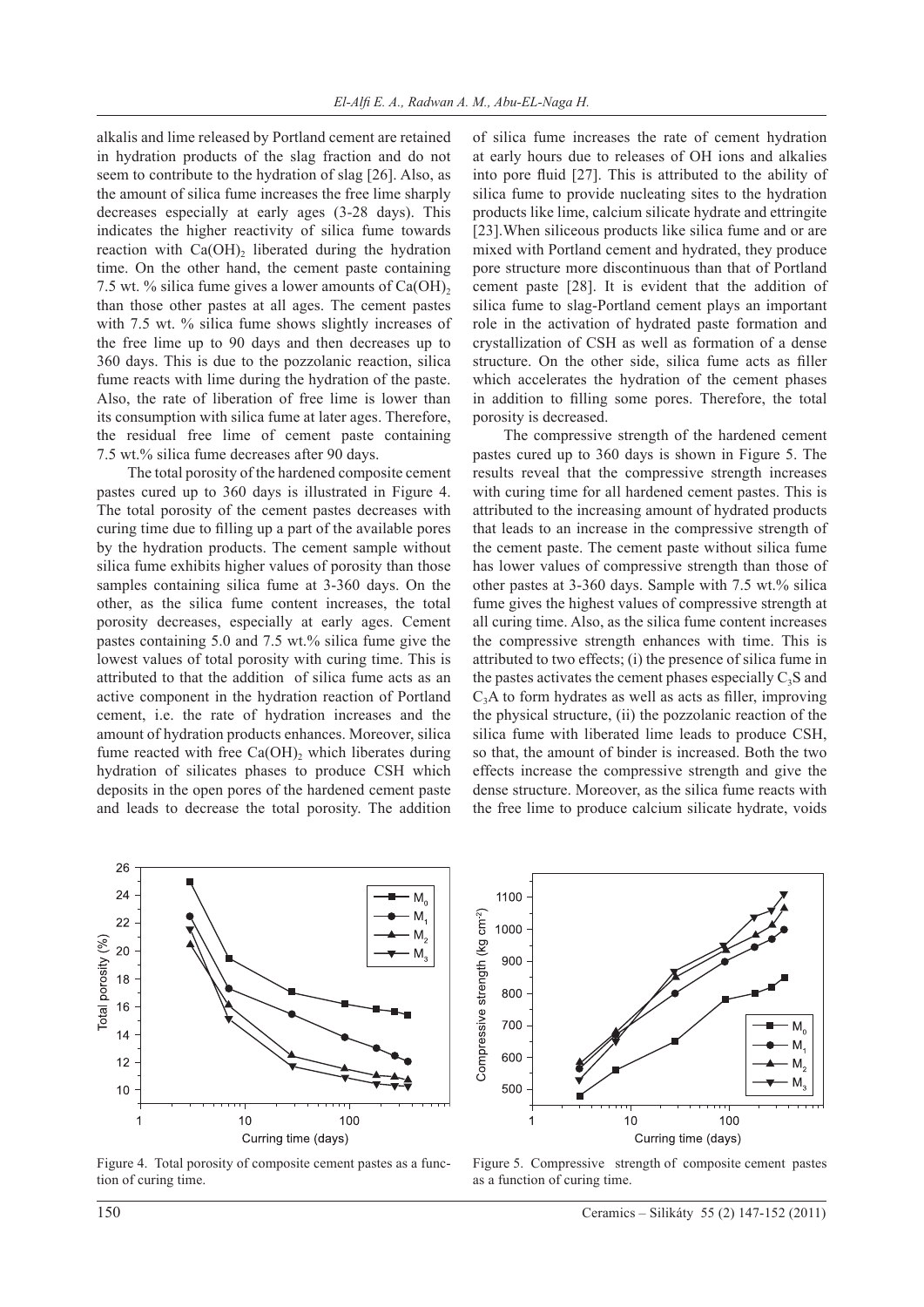and pores within the cement paste are filled by the new hydration products and become more homogenous and dense. It has been reported that silica fume pastes exhibit higher strength at 7 and 28 days than ordinary pastes [29]. Three mechanisms (i). strength enhancement by pore size refinement and matrix densification (ii). strength enhancement by reduction in content of  $Ca(OH)_{2}$  and (iii)., strength enhancement by cement paste-aggregate interfacial refinement seem to be responsible for the strength development capability of silica fume. [30-32]. Thus, the addition of silica fume gives greatly improved compressive strength to the slag-Portland cement pastes.

XRD patterns of the hardened cement pastes containing 0.0, 2.5 and 7.5 wt.% silica fume hydrated for 360 days in tap water are shown in Figure 6. The main detected in the patterns are CSH  $(d = 3.07)$ , Ca(OH)<sub>2</sub> ( $d = 4.90$ ) and CaCO<sub>3</sub> ( $d = 3.03$ ),  $\beta$ -C<sub>2</sub>S ( $d = 2.77, 2.74$ ) as well as  $C_4AH_{13}$  ( $d = 2.85$ ). The results reveal that the peak of  $Ca(OH)$ <sub>2</sub> shows higher intensity in the sample without silica fume and completely disappear with the sample containing 7.5 wt.% silica fume. Also,  $C_4AH_{13}$ was detected in all the samples and the intensity of its peak sharply increases with the increasing of silica fume content. On the other side, the CSH peaks are intensified with available increase indicating more dense structure and large amounts of additional CSH in the presence of 2.5 and 7.5 wt.% silica fume.  $CaCO<sub>3</sub>$  peaks were detected in all the samples. In addition, quartz peaks were also detected as a main constituent of slag. Also, residual unhydrated peaks of β-C<sub>2</sub>S phase were detected even after 360 days of hydration.



Figure 6. XRD patterns of the hardened cement pastes cured for 360 days.

#### **CONCLUSION**

The main results obtained from this investigation are summarized as follows;-

- The addition of silica fume to slag-Portland cement accelerates the rate of hydration from 3 up to 360 days curing time.
- The addition of 7.5 wt.% silica fume to cement pastes reduces the liberated lime to a minimum value.
- As the silica fume increases till 7.5 wt.%, the rate of hardening enhances to a higher value at all ages
- The CSH and  $C_4AH_{13}$  more abundant with available increase of silica fume indicating formation of dense structure and large amounts of additional hydration products in the presence of silica fume.

#### References

- 1. Erdogan T.Y.: *Concrete*, Metu Press, Ankara 2003. (in Turkish)
- 2. ASTM C-125, ASTM standards (1994).
- 3. ACI Committee, 116R-90, *Cement and concrete terminology*, ACI manual of concrete practice, 1994.
- 4. Sakia K., Watanabe H., Suzuki M., Hamazaki K.: Proc. Fourth international conference on fly ash, silica fume, slag and natural pozzolans in concrete, Istanbul, Turkey: American Concrete Institute publication, ACI-SP132 p. 1367-1386, 1992.
- 5. Bijen J.: Construction and Building Materials *10*, 309 (1996).
- 6. Park C.K., Noh M.H., Park T.H.: Cem. Concr. Res. *35*, 842  $(2005)$
- 7. Aldea C.M., Young F., Wang K., Shah S.P.: Cem. Concr. Res. *30*, 465 (2000).
- 8. Sigh N.B, Sarite R., Shivanic C.: Cem Concr. Res. *32,* 171 (2002).
- 9. Labri J.A., Fraay A.L.A., Bijen J.M.: Cem. Concr. Res. *20*, 506 (1990).
- 10. Bayasi Z., Zhou J.: ACI Materials Journal *90*, 349 (1993).
- 11. Cheng H., Feldman R.F.: Cem. Concr. Res *15*, 585 (1985).
- 12. Labri J.A., Bijen J.M.: Cem Concr. Res. *20*, 461 (1990).
- 13. Zelic J, Rusic D, Veza D, Krstulovic R. Cem. Concr. Res. *30*, 1655 (2000).
- 14. ASTM C114, "Standard test methods for chemical analysis of hydraulic cement" 1999.
- 15. ASTM C187, "Test method for normal consistency of hydraulic cement", 2007
- 16. ASTM C191, "Test method for time of hydraulic cement by Vicat method", 2007.
- 17. ASTM C373-88, "Water absorption, bulk density, apparent porosity and apparent specific gravity of fired white ware products' Test methods for determination of porosity, 1999.
- 18. El-Didamony H., Haggag M.Y, Abu-El-Enein. S.A.: Cem. Concr. Res. *8*, 321, (1979).
- 19. Taylor H.F.W.: Cement chemistry, 2<sup>nd</sup>ed., Thomas Telford Publishing, London 1997.
- 20. Ogawa K., Vchikowa H., Takemoto K., Yarui I.: Cem. Concr. Res. *10*, 683 (1980).
- 21. Stein H.N.: J. Appl. Chem. *14*, 111 (1964).